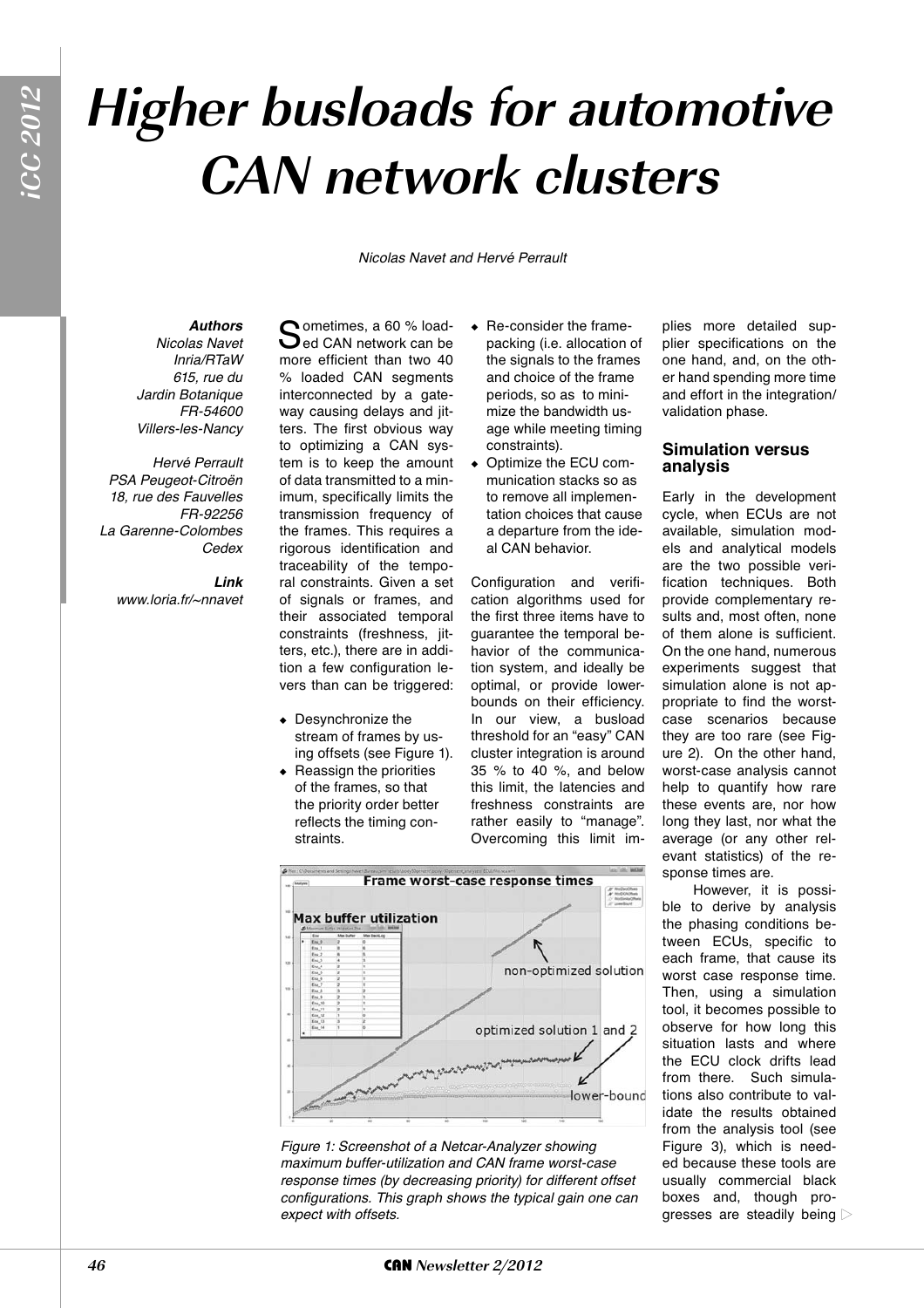made, they have to make simplifications about the hardware and the communication stack. Besides, because of the complexity of the schedulability analyses, there is always the risk that the tool implementation or even the analysis itself is flawed, as it turned out to be the case with the basic CAN schedulability analysis.

There are now COTS (commercial of-the-shelf) tools to support the verification activity, even freely available tools such as RTaW-Sim for simulation and Netcar-Analyzer for schedulability analysis. For CAN, analysis consists mainly of schedulability analyses, providing upper bounds on the considered performance metrics: latencies, transmission jitters, size of the waiting queues at the ECUs and gateway levels, etc.

Optimized CAN networks means higher busloads, and indeed they may now easily exceed 50 % of load. But because there is less slack, there is a need for models that are more fine-grained than they were in the past. In particular, models should account for transmission errors and possibly ECU reboots. Additionally, they should consider the use of a periodic communication task responsible for building the frame and issuing the transmission requests. In some cases, this frame may suffer delays caused by higher priority activities. Possible asynchronisms between the applicative level tasks that produce the signals and the communication task needs to be evaluated. Sometimes such delays can be larger than the latencies on the CAN network. More fine-grained models of the hardware and communication stack are necessary. For instance, taking into account the ECU clock drifts may change drastically the conclusions that can be drawn from a simulation. The same holds for a worst-  $\triangleright$ 

#### *Introduction*

When CAN was introduced, the busloads were limited and the specifications of the communication stack features, priorities and periods, etc. were defined more to handle scalability and overcome microcontroller limitations than bandwidth optimization. Optimizing CAN networks, which includes reaching higher load levels, has now become a requirement for several reasons. It helps to master the complexity of network architectures, reduces the hardware costs (weight, space, consumption, etc.), and facilitates an incremental design process. Additionally, it may avoid the effort, the risk, and the time to master new technologies.





# NEUER **FREIRAUM**

## **Energy 1500 W digital Primärschaltregler**

### **EINSATZBEREICHE**

- Automatisierungs- und Prüfabläufe
- Labortechnik

## **FÜR HOHEN LEISTUNGSBEDARF**

- Spannungs-, Strom- und Leistungsregelung
- Alle Signale und Schnittstellen potentialgetrennt
- Standardmäßig mit RS 232, USB und CAN-Schnitt stelle mit CANopen-Protokoll (CiA); LAN, IEEE optional
- Programmierbare Sicherheitsfunktionen
- Einfache Bedienung über Quick-Taste und Drehknopf
- Schnelle Umprogrammierung sowie Rück speisefähigkeit durch 300 W E-Last
- Integriertes Mikroprozessorsystem zur zentralen Verknüpfung aller Daten

## **Kniel macht den Unterschied.**

**KNIEL System-Electronic GmbH D-76187 Karlsruhe · Tel. 0721 95920 · www.kniel.de**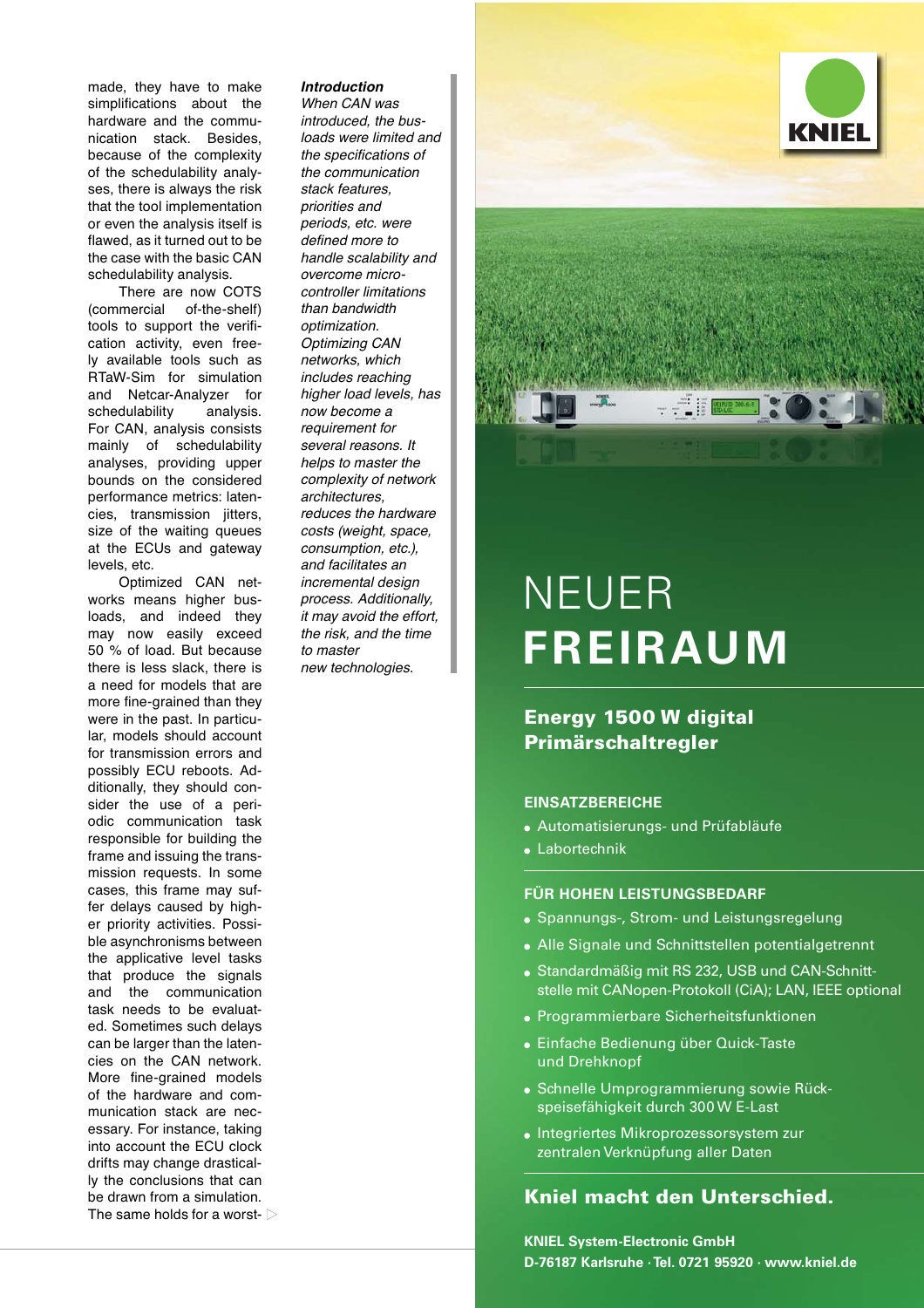#### *Conclusion*

"We can consider that when an application requires more than three or four CAN networks, it could be a better choice to introduce a new networking technology. As the most important needs for CAN bandwidth come from powertrain and chassis domains, a *'natural'* technology could be Flexray. Another communication technology, which should be considered to increase the bandwidth is the recently introduced CAN-FD from Bosch. It may provide a good trade-off between the difficulty of the migration path and additional bandwidth availability. Nevertheless, in many cases, optimizing the normal CAN networks will help to defer the introduction of new technologies, at least for a subset of car domains. Using CAN at higher load levels requires however additional time and effort, be it for the supplier specifications or the verification. But in our view the current state of the technical literature on CAN and the COTS software tools are now mature enough to alleviate this additional work and succeed in building truly safe optimized CAN-based communication systems."



Figure 2: Worst-case response times (by decreasing priority of the frames) obtained by analysis (black curve) versus maximum values collected during long simulation runs for two ECU clock drift values (screenshot of RTaW-Sim).



Figure 3: Worst-case response times (by decreasing priority of the frames) obtained by analysis (blue curve) versus maximum values collected by simulation. The trajectory that was simulated here is the one leading to the worstcase response time for a specific frame. As the black circle shows, the worst-case response time for that frame is close to what can be obtained by simulation.



Figure 4: On the two graphs, the X-axis shows the index of the aperiodic frames while the Y-axis is the time between two successive aperiodic transmissions. The upper graph is a real data trace collected while driving (only the aperiodic frames). The lower graph is an artificial data trace generated with a probabilistic model of the aperiodic frames (here Weibull interarrivals with parameters fitted with maximum-likelihood estimation using the real data trace). The probabilistic model can be used both for simulation and worst-case analysis.

case schedulability analysis, when explicitly modeling a FIFO waiting queue.

Characterization of the traffic is another topic, especially the non-periodic part of the traffic and the transmission jitters. The non-periodic traffic is generally difficult to characterize, but if overlooked, one will tend to underestimate the frame latencies, which may have an impact on the safety.

### **Departure from the ideal CAN behavior**

Up to rather recently analytical models were often much simplified abstraction of reality: Usually overly pessimistic (e.g. regarding the non-periodic traffic) and sometimes even optimistic, which means unsafe in our context. Indeed not all the classical assumptions made on the ideal CAN scheduling model are met by the implementations. Examples include:

- $\bullet$  Non-abortable transmit request (some communication stacks/controllers may not offer the possibility to cancel lower-priority transmission requests, when a higher priority frame is released),
- Limited number of transmit buffers,
- Delays in refilling the transmit buffers,
- The use of a FIFO waiting queue for frames, or any other policy than the Highest Priority First (see Figure 5),
- Internal CAN controller message arbitration based on transmit buffer number rather than CAN-ID,
- $\triangle$  Frame queuing not done in priority order (but for example by PDU index in Autosar) because of the communication stack.

Whether or not the CAN communication stacks will depart from the ideal CAN behavior may make in practice a large differ- $\triangleright$